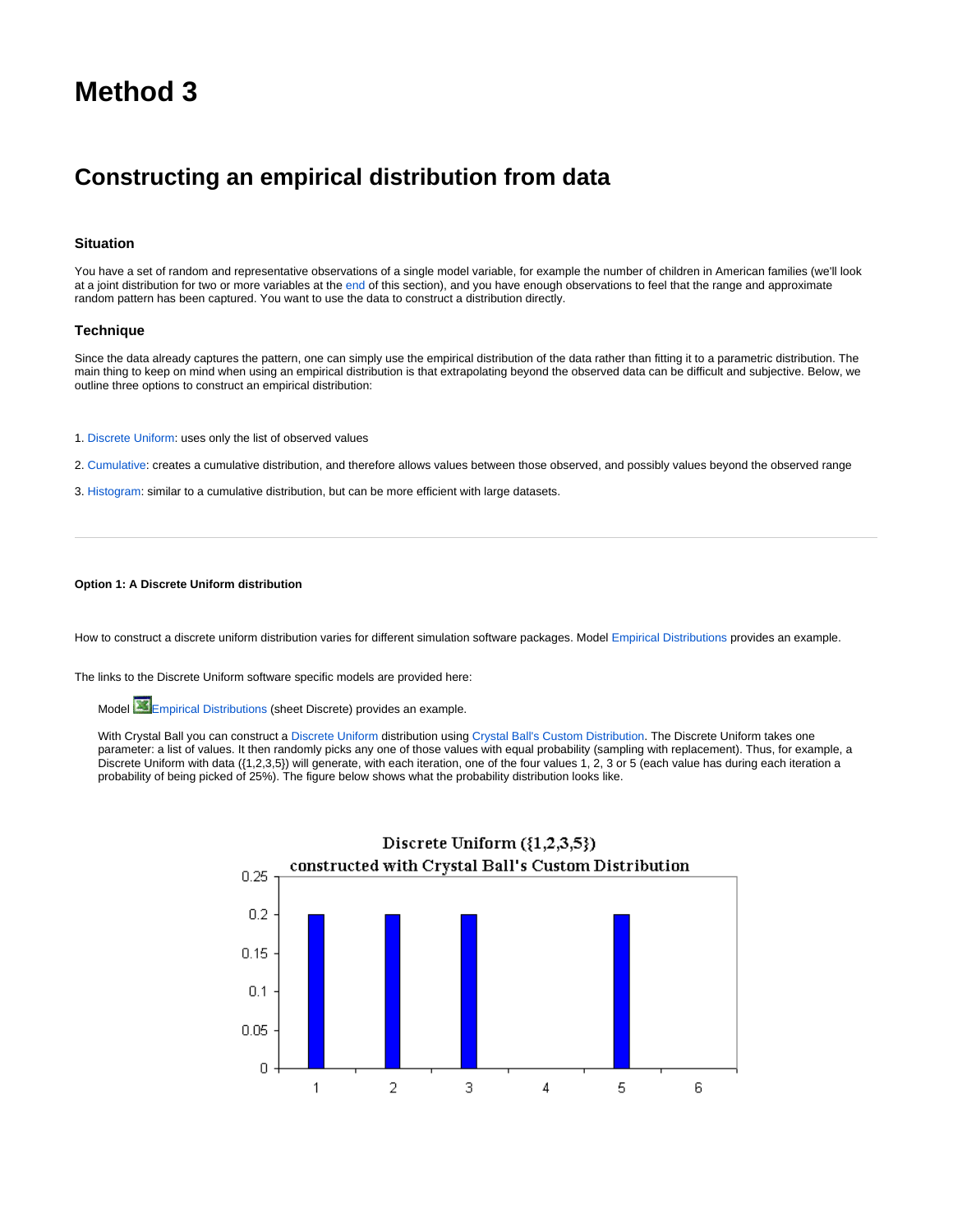Let's imagine that we have our data in a column of Cells B1:B50. By simply using [Crystal Ball's Custom Distribution](https://modelassist.epixanalytics.com/pages/viewpage.action?pageId=1148266) to generate a Discrete Uniform [distribution](https://modelassist.epixanalytics.com/display/EA/Discrete+Uniform), we will generate a distribution that replicates the pattern of the observed data. You can use the Discrete Uniform distribution for both discrete and continuous data providing you have sufficient observations.

Model [Empirical Distributions](https://modelassist.epixanalytics.com/download/attachments/4657223/Empirical_distributions-AtRISK.xlsx?version=1&modificationDate=1506097510000&api=v2) (sheet DUniform) provides an example.

@RISK offers a [Discrete Uniform](https://modelassist.epixanalytics.com/display/EA/Discrete+Uniform) distribution that takes one parameter: a list of values. It then randomly picks any one of those values with equal probability (sampling with replacement). Thus, for example, =RiskDUniform({1,2,3,5}) will generate, with each iteration, one of the four values 1, 2, 3 or 5 (each value has during each iteration a probability of being picked of 25%). The figure below shows what the probability distribution looks like.



Let's imagine that we have our data in an array of Cells called 'Observations'. By simply writing =RiskDUniform(Observations) we will generate a distribution that replicates the pattern of the observed data. You can use the DUniform distribution for both discrete and continuous data providing you have sufficient observations.

#### **Option 2: A Cumulative distribution**

If your data are continuous you also have the option of using a [Cumulative](https://modelassist.epixanalytics.com/display/EA/Cumulative+ascending) distribution.

Our best guess of the cumulative probability of a data point in a set of observations turns out to be r/(n+1) where r is the rank of the data point within the data set and n is the number of observations. Thus, when choosing this option, one needs to:

- Rank the observations in ascending order
- In the column to the left of the observations, calculate the rank of the data: write a column of values 1, 2, … n
- In the column immediately to the right of the data, calculate the cumulative probability  $F(x) = \text{rank} / (n+1)$
- $\bullet$  Use the data and  $F(x)$  columns as inputs to the distribution

Note that the minimum and maximum values of x only have any effect on the very first and last interpolating lines to create the Cumulative distribution, and so the distribution is less and less sensitive to the values chosen as more data are used in its construction.

Model [Empirical Distributions](#page-1-0) provides an example.

<span id="page-1-0"></span>The links to the Cumulative Distribution software specific models are provided here: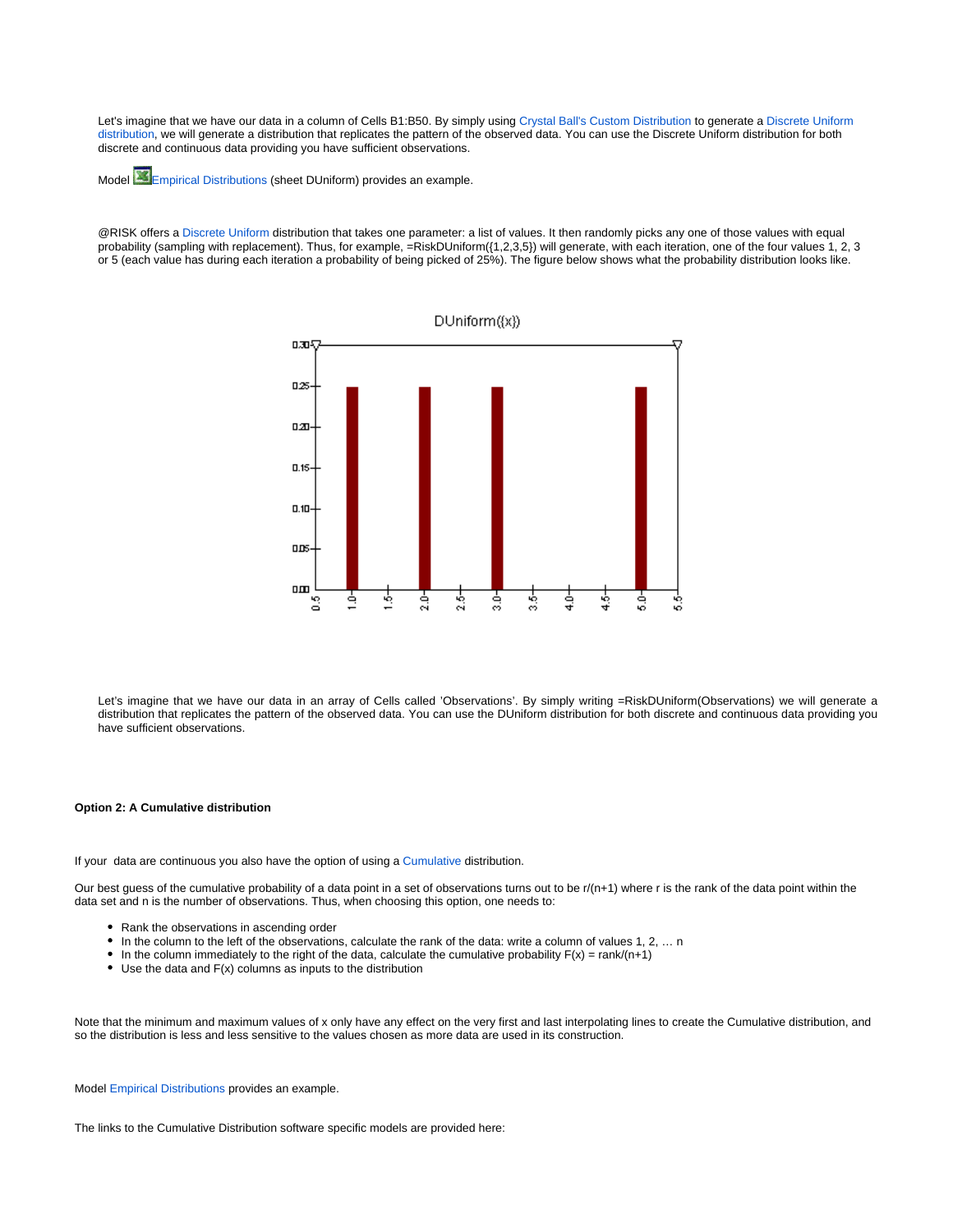Model [Empirical Distributions](https://modelassist.epixanalytics.com/download/attachments/4653181/Empirical_distributions-CB.xlsx?version=1&modificationDate=1506113492000&api=v2) (sheet Cumul) provides an example.

This model is generated using [Crystal Ball's Custom Distribution.](https://modelassist.epixanalytics.com/display/EA/Introduction+-+The+Custom+Distribution+in+Crystal+Ball) If you specify that the data are cumulative, Crystal Ball then constructs an empirical cumulative distribution by straight-line interpolation between the points defined on the curve.

It should be noted that for constructing this model in Crystal Ball, one should use the data and F(x) columns (two neighboring columns) as inputs to the Custom distribution, and specify in the "Define assumption" menu of the custom distribution that it is cumulative data.

Model [Empirical Distributions](https://modelassist.epixanalytics.com/download/attachments/4657223/Empirical_distributions-AtRISK.xlsx?version=1&modificationDate=1506097510000&api=v2) (sheet Cumul) provides an example.

This is a distribution that @RISK offers that takes four parameters: a minimum, a maximum, a list of values, and a list of cumulative probabilities associated with those values. From these parameters, it then constructs an empirical cumulative distribution by straight-line interpolation between the points defined on the curve.

It should be noted that for constructing this model in @Risk, one should use the data and F(x) columns as inputs to the RiskCumul distribution, together with subjective estimates of what the minimum and maximum values might be.

#### **Option 3: A histogram distribution**

Sometimes (admittedly, not as often as we'd like) we have enormous amounts of random observations that we would like to construct a distribution from (for example, the generated values from another simulation). The Discrete Uniform and Cumulative options described above start to get a bit slow at that point, and model the variable in unnecessarily fine details. A more practical approach now is to create a histogram of the data and use that instead.

Model [Empirical Distributions](#page-2-0) provides an example.

<span id="page-2-0"></span>The links to the Histogram Distribution software specific models are provided here:

Model [Empirical Distributions](https://modelassist.epixanalytics.com/download/attachments/4657223/Empirical_distributions-AtRISK.xlsx?version=1&modificationDate=1506097510000&api=v2) (sheet Histogram) provides an example.

The array function FREQUENCY( ) in Excel will analyze a data set and say how many lie within any number of contiguous bin ranges. The Crystal Ball distribution [Histogram distribution](https://modelassist.epixanalytics.com/display/EA/Histogram), also constructed by using [Crystal Ball's Custom Distribution](https://modelassist.epixanalytics.com/pages/viewpage.action?pageId=1148266), needs three neighboring columns: the first has minimum possible value, the second the maximum possible value, and the third the bin frequencies (or probabilities), which is just the FREQUENCY( ) array.



The array function FREQUENCY( ) in Excel will analyze a data set and say how many lie within any number of contiguous bin ranges. The @RISK distribution [Histogrm](https://modelassist.epixanalytics.com/static/modelassist/AtRisk/Distributions/Continuous_distributions/Histogram.htm) has three parameters: the minimum possible value, the maximum possible value, and an array of bin frequencies (or probabilities), which is just the FREQUENCY( ) array.

#### **Creating an empirical joint distribution for two or more variables**

For data that are collected in sets (pairs, triplets, etc), there may be correlation patterns inherent in the observations, and that we would like to maintain while fitting empirical distributions to data. An example is data of people's weight and height, where there is clearly some relationship between them.

Model [Empirical Distributions](#page-2-1) provides an example.

<span id="page-2-1"></span>The links to the Empirical Joint Distribution software specific models are provided here:

Model [Empirical Distributions](https://modelassist.epixanalytics.com/download/attachments/4657223/Empirical_distributions-AtRISK.xlsx?version=1&modificationDate=1506097510000&api=v2) (sheet Joint) provides an example.